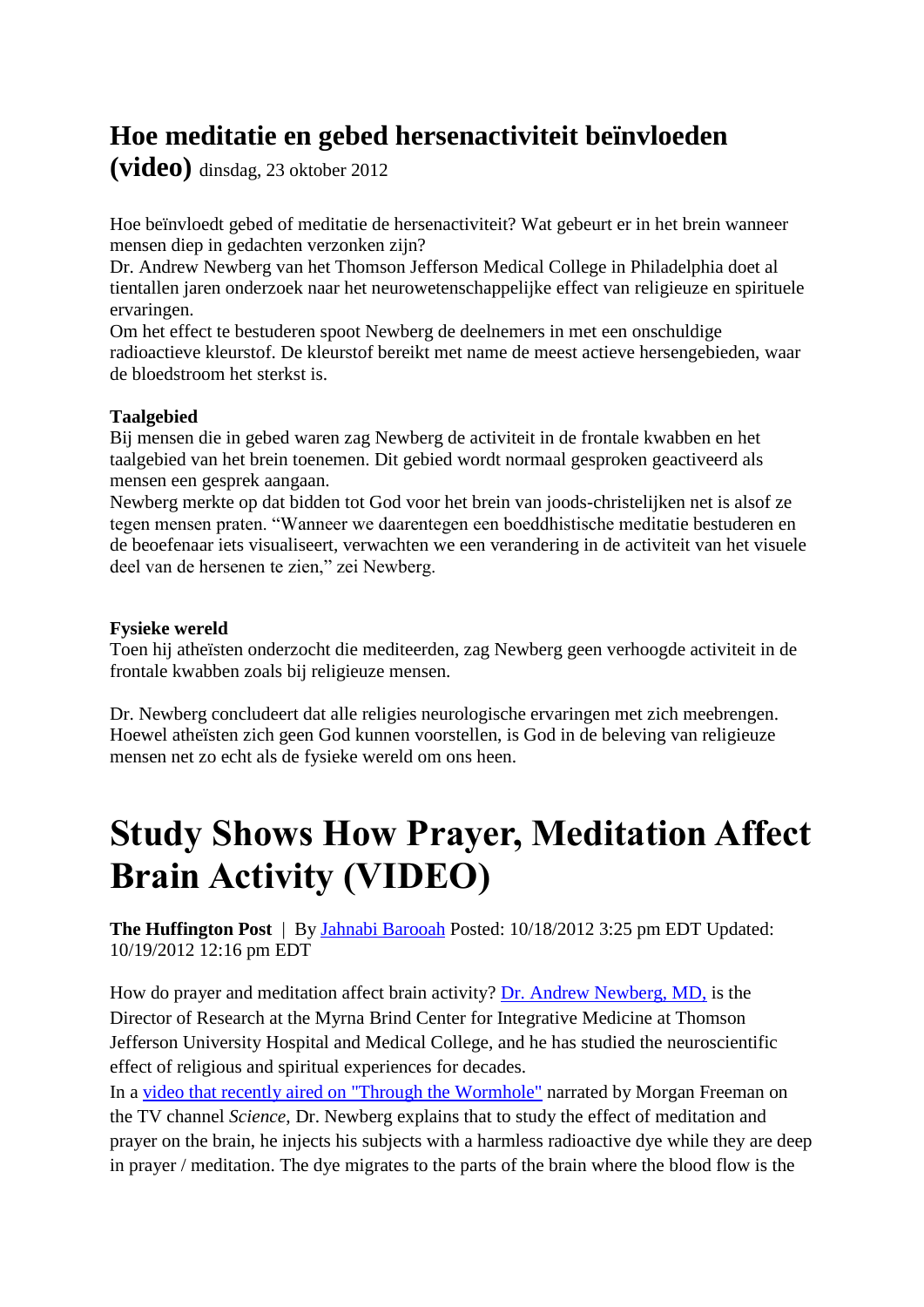strongest, i.e,. to the most active part of the brain.

The image below compares brain activity at rest and while the subject (a Presbyterian minister



The red part indicates greater activity, and in this case, increased activity is observed in the frontal lobes and the language area of the brain. This is the part of the brain that activates during conversation, and Dr. Newberg believes that for the brain, praying to God in the Judeo-Christian tradition is similar to talking to people. "When we study Buddhist meditation where they are visualizing something, we might expect to see a change or increased activity in the visual part of the brain," Dr. Newberg said.

While observing atheists meditating or "contemplating God," Dr. Newberg did not observe any of the brain activity in the frontal lobe that he observed in religious people. The image below compares brain activity at rest and while the subject is in deep meditation.